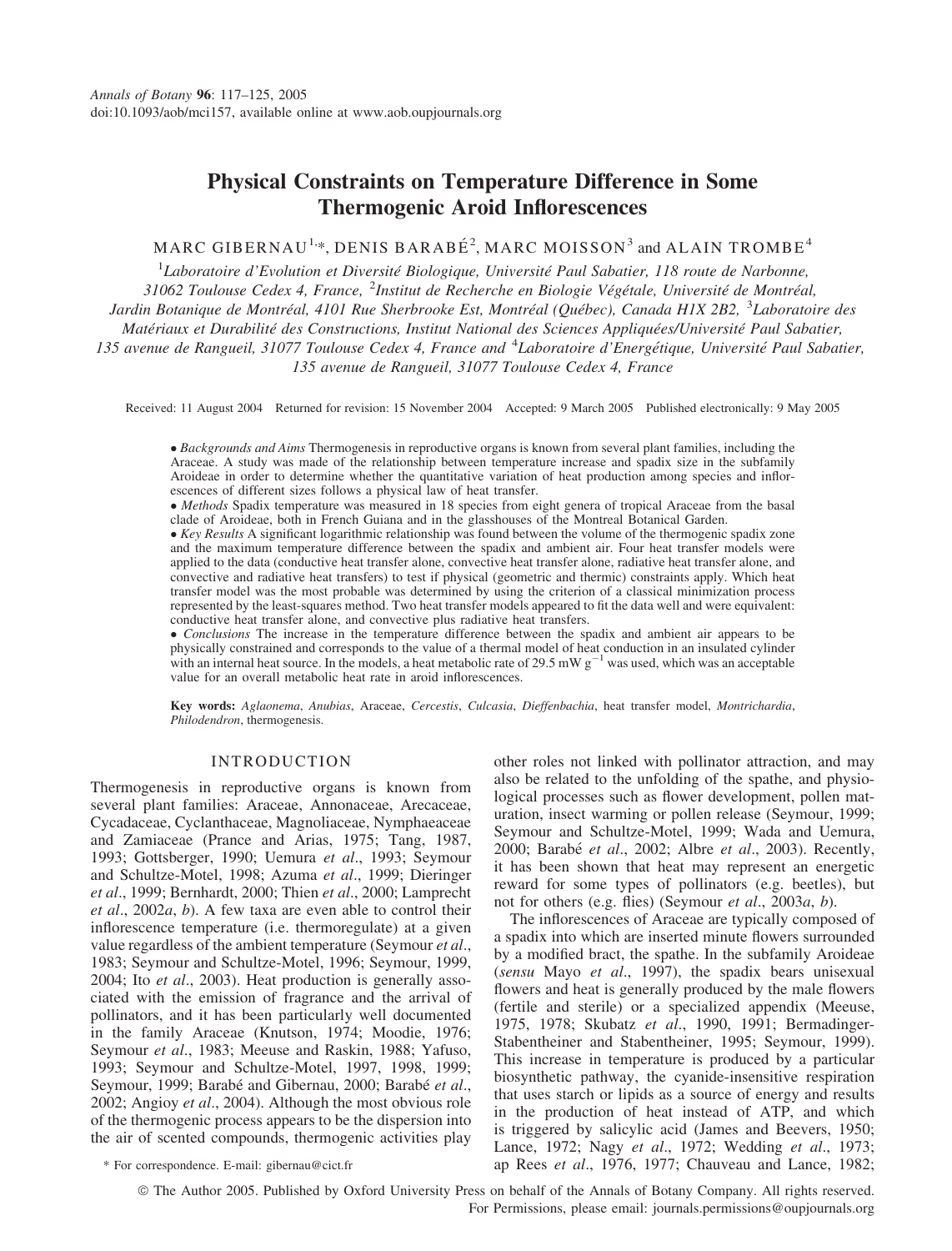Walker et al., 1983; Raskin et al., 1987, 1989, 1990; Elthon et al., 1989; Skubatz et al., 1990, 1992; Lytle et al., 2000). The regulation of this biosynthetic pathway at the mitochondrial level depends on the ubiquinone, the alternative oxidase (e.g. a membrane protein) and a species-specific uncoupling protein (Wagner and Krab, 1995; Leach et al., 1996; Laloi et al., 1997; Wagner et al., 1998; Ito, 1999; Ito et al., 2003).

Numerous observations have been made on the production of heat by inflorescences of Araceae, mostly in relation to physiological processes, respiration rates and heat production involved in temperature increases, or the characterization of thermogenic patterns (Knutson, 1972, 1974; Nagy et al., 1972; Chen and Meeuse, 1975; Seymour et al., 1983; Young, 1986; Raskin et al., 1987; Skubatz et al., 1990, 1991; Bermadinger-Stabentheiner and Stabentheiner, 1995; Seymour, 1999; Gibernau and Barabé, 2000; Barabé et al., 2002). Although many analyses of thermogenesis in the Araceae have been conducted, only one study has discussed the relationship between the physical dimensions of the spadix (e.g. the mass) and the amplitude of heat production across two aroid species (Seymour et al., 1983). In fact, this aspect brings to the fore the question of the relationships between biological constraints and physical constraints during the evolution of organisms.

It is well known that during their development and evolution organisms suffer different types of constraints. In evolutionary biology, 'constraints represents a bias or imposition of a restriction on the range of possible responses of an organism to selection' (Hall, 1992, p.75). Maynard Smith *et al.* (1985) recognize two general categories of developmental constraints in evolution: universal constraints and local constraints. Universal constraints are the direct consequences of the laws of physics or mathematics and apply to all physical systems and organisms. Local constraints result from the biological properties of organisms (e.g. physiology, genetics, mode of development), and can be limited to a particular taxon. In this paper, we use the terms 'physical' (including mathematical laws) and 'biological', respectively, to designate these two types of constraints.

It has been shown that there is a possible link between the amplitude of the thermogenic peak and the size or the mass of the spadix in some non-thermoregulating Aroids (Gibernau and Barabé, 2000; Wada and Uemura, 2000), while no such relationship has been found in thermoregulating species (Seymour and Blaylock, 1999; Seymour, 2004). It is obvious that all characteristics (e.g. size, colour, form, physiological properties) of the inflorescences of a given species are derived from its genetic background. However, in this case, we can hypothesize that the size of the inflorescence would constitute a physical constraint, and the morphological and physiological properties involved in the thermogenesis represent a biological constraint.

Very few studies have dealt with the relationship of the increase of temperature according to the size of the spadix (Seymour et al., 1983; Breidenbach et al., 1997; see Tang, 1987 for cycads). By using simple thermal models it may be possible to quantify the relationship between size of the inflorescence and the maximum temperature difference with the ambient air. Four models of heat transfer (conduction, convection, radiation, and conduction plus radiation), which assumed that the inflorescence is a cylinder, were developed.

The general goals of this study were: (1) to compare the maximum temperature increase in relation to spadix size (i.e. the volume of the male zone) among 18 tropical species of Araceae with unisexual flowers belonging to the subfamily Aroideae (or the tribes Philodendreae, Homalomeneae, Anubiadeae, Culcasiae, Montrichardiae, Dieffenbachiae sensu Mayo et al., 1997); (2) to determine if the quantitative variation of heat production among species and inflorescences of different sizes follow a physical law of heat transfer; and (3) can this physical law simply represent a cylinder surface temperature caused by an internal heat source?

## MATERIAL AND METHODS

All the genera studied, which belong to the subfamily Aroideae, sensu Mayo et al. (1997), are characterized by inflorescences having a male zone in the upper part and a female zone in the lower part. In the genus Philodendron there is also a sterile male zone in the middle of the inflorescence, varying in length depending on the species. For example, in Philodendron solimoesense the intermediate zone occupies 35–52 % of the total length of the inflorescence while in *P. melinonii* this area occupies no more than 22 %. The male zone and sterile zone are composed of morphologically similar organs, and both zones follow the same qualitative thermogenic pattern (Barabé et al., 2002). Considering that all inflorescences belong to the same morphological type, it may therefore be possible to establish a quantitative relationship between the volume of the inflorescence's male (or sterile) zone and temperature differences between the surface of the inflorescence and the ambient air in different species.

Inflorescence temperature was measured on 28 inflorescences from 18 species belonging to eight genera. Specimens were studied in French Guiana and at the Montreal Botanical Garden (MBG) in 1998 and 1999 (Gibernau et al., 1999; Barabé and Gibernau, 2000; Gibernau and Barabé, 2000, 2002; Gibernau et al., 2000, 2003).

The nine original temperature measures presented in this study were taken in 1999 between 9 August and 15 September at the MBG on the following species (the number in brackets represents the registration number at the MBG): Aglaonema crispum (24–76) (voucher at MT: Barabe´ & Archambault 198), Anubias barteri (3548–85) (voucher at MT: Barabé and Lavoie 138), Anubias barteri var. caladiifolia (1649–86) [voucher at Marie-Victorin Herbarium Montreal (MT): Barabé 268], Cercestis stigmaticus (4088–84) (voucher at MT: Barabé and Lavoie 139), Culcasia saxatilis (4094–840 (voucher at MT: Barabe´ & Chanta 91), Culcasia sp. (1072–86) (no voucher available), Culcasia sp. (1073–86) (no voucher available), Philodendron distantilobum (2601–59) (voucher at MT: Barabé 267), Philodendron cannifolium (2424–46) (voucher at MT: Barabé  $266$ ). The other data come from previously published studies of thermogenic patterns present in different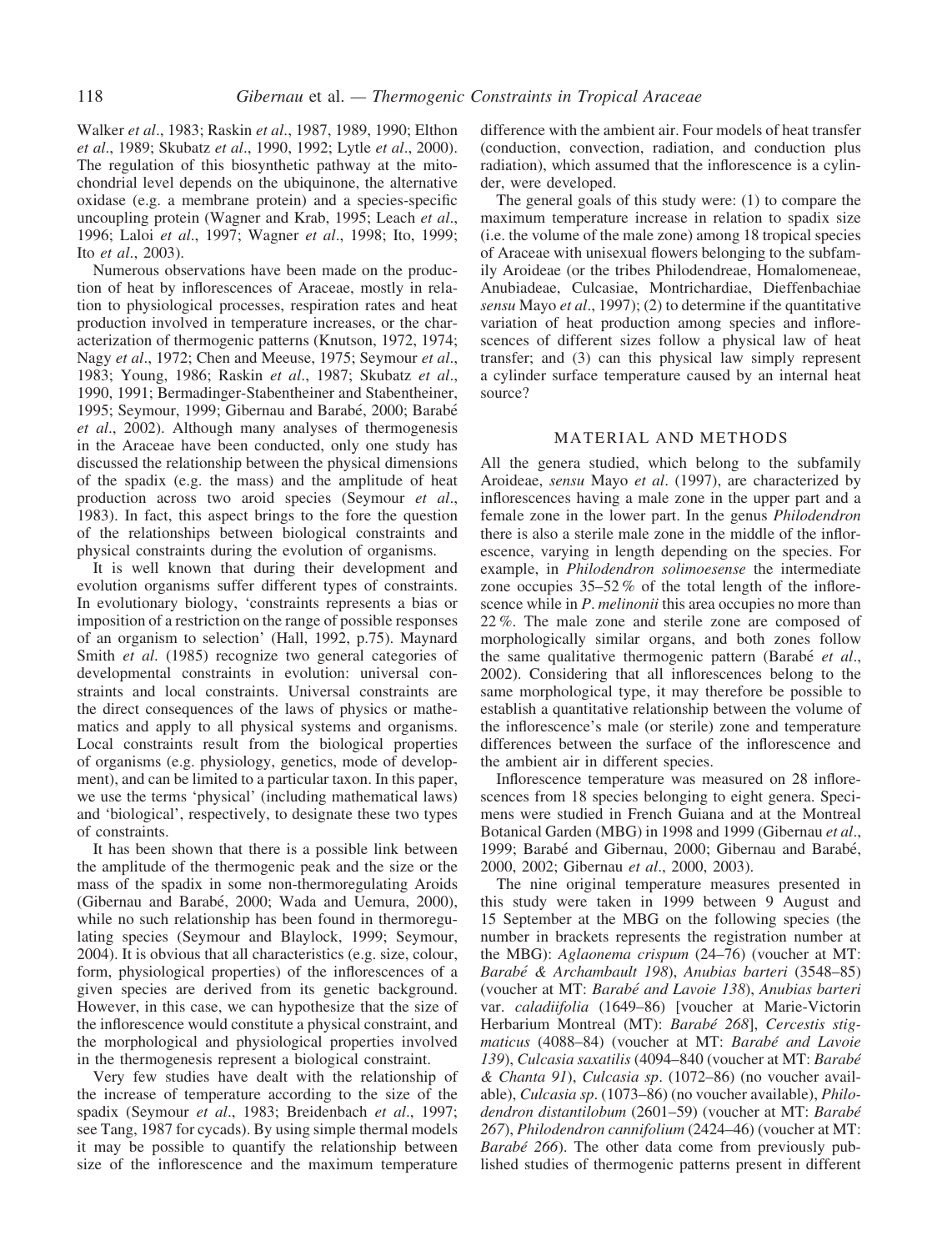species (Appendix 1). Temperatures were measured with a Digi-Sense<sup>®</sup> DualLogR<sup>®</sup> thermocouple thermometer every 10 min. To obtain the temperature of the spadix, the thermometer was inserted at approx. 5 mm depth into the spadix, in the middle of the fertile male flower. In order to correlate the inflorescence size and the heat produced, the volume of the male zone has been estimated to be a cylinder:  $V = \pi D^2 L/4$ , where D is the diameter and L the length of the male zone (see Appendix 2 for full list of abbreviations). This estimation is a simplification of the process, as in fact the axis of the spadix does not produce much heat, but only male flowers are responsible (Nagy et al., 1972; Seymour, 2001).

Previous studies have shown that the floral cycle is comparable between specimens at the Montreal Botanical Garden and in the wild (Gibernau and Barabé, 2000; Gibernau et al., 2000; M. Gibernau and D. Barabé, unpubl. res.). The environmental conditions (e.g. the ambient temperature) in the tropical greenhouses of MBG (mean  $\pm$  s.d. = 22.9  $\pm$  2.4 °C) and in the field (mean  $\pm$ s.d. = 24.1  $\pm$  0.9 °C) being comparable (*t*-test:  $t_{26}$  = 1.43, *P*  $= 0.16$ ), increases in spadix temperature can thus be integrated into a comparative analysis (Appendix 1).

#### RESULTS

#### Thermal modelling

To estimate the temperature increase resulting from metabolic heat, we considered a simple model based on a cylindrical inflorescence, insulated by a layer of air. This question, and particularly the dry heat flux,  $\Phi_{V}$ , emanating from the inflorescence, can be examined in several ways.

- (1) If one supposes that the air is stagnant around the stem, then this is a case of conductive heat transfer.
- (2) If the air is not stagnant, then this is a case of convective heat transfer.
- (3) However, radiative heat transfer (heat emission by the inflorescence) can also be taken into account.

Note that there is no reason why some of these heat transfer methods cannot occur simultaneously. This is probably the case for convective and radiative heat transfers on the surface of the inflorescence. Thus if we neglect evaporation (flower transpiration), we should investigate all of these heat transfer methods. To determine which heat transfer model is the most probable, we used the criterion of a classical minimization process represented by the least-square sum method:

$$
\sum_{i=1}^{n} (T_i - Y_i)^2
$$
 (1)

Where  $T_i$  and  $Y_i$  are the theoretically calculated and experimentally measured temperatures, respectively.

The case of conductive heat transfer alone. We first consider a layer of stagnant air at a thickness of  $\delta$ . Outside this boundary layer, the air is assumed to be well mixed and at a uniform temperature. We also assumed that the stem tissue produces heat at a constant rate, and the heat loss across the boundary layer can occur only through conduction. To calculate the temperature of the tissue, we employed the



F<sub>IG</sub>. 1. Schematic diagram of the inflorescence thermogenic zone used to study heat transfer.  $R_s = r$ ), inflorescence radius (m); L, length of male zone inflorescence (m);  $T_{\infty}$ , ambient air temperature (°C);  $\Phi_{V}$ , dry heat flux leaving the male zone inflorescence (W);  $\delta$ , thickness of the conductive<br>houndary layer (m);  $\lambda$  conductivity coefficient of the inflorescence (Wm<sup>-1</sup> boundary layer (m);  $\lambda$ , conductivity coefficient of the inflorescence (Wm<sup>-</sup>

K<sup>-1</sup>);  $\lambda_a$ , conductivity coefficient of stagnant air (Wm<sup>-1</sup> K<sup>-1</sup>).

same equation used to measure the heating of an insulated wire by an internal heat source (Carslaw and Jaeger, 1959; Breidenbach et al., 1997; Fig. 1). Based on the results obtained from the heat conduction equation, the increase above ambient temperature is given by:

$$
\Phi_V = -\pi r^2 L p_V \tag{2}
$$

Following Fourier's law,

$$
\Phi = -\lambda \overrightarrow{\text{grad } T} \tag{2a}
$$

we can calculate eqn (3), which represents the flux dissipated on the lateral surface of the inflorescence. Note that we have neglected the heat transfer occurring at the top and bottom surfaces of the cylinder representing the inflorescence:

$$
\Phi_{(r)} = -\lambda 2\pi r L \frac{\mathrm{d}T}{\mathrm{d}r} \tag{3}
$$

where  $T$  is the surface temperature of the inflorescence. If we assume that these two equations are equal, we can easily obtain the value of the surface temperature of the inflorescence:

$$
T_{(r)} = -\frac{r^2 p_v}{4\lambda} + T_C \tag{4}
$$

where  $T_{\rm C}$  is a constant to be determined. We can obtain the flux liberated by the inflorescence over the entire volume of the cylinder by calculating the mean logarithmic difference:

$$
\Phi_{(r=R_s)} = \frac{T_{(R_s)} - T_{\infty}}{\frac{Ln(R_s + \delta)/\delta}{2\pi\lambda_a L}}
$$
(5)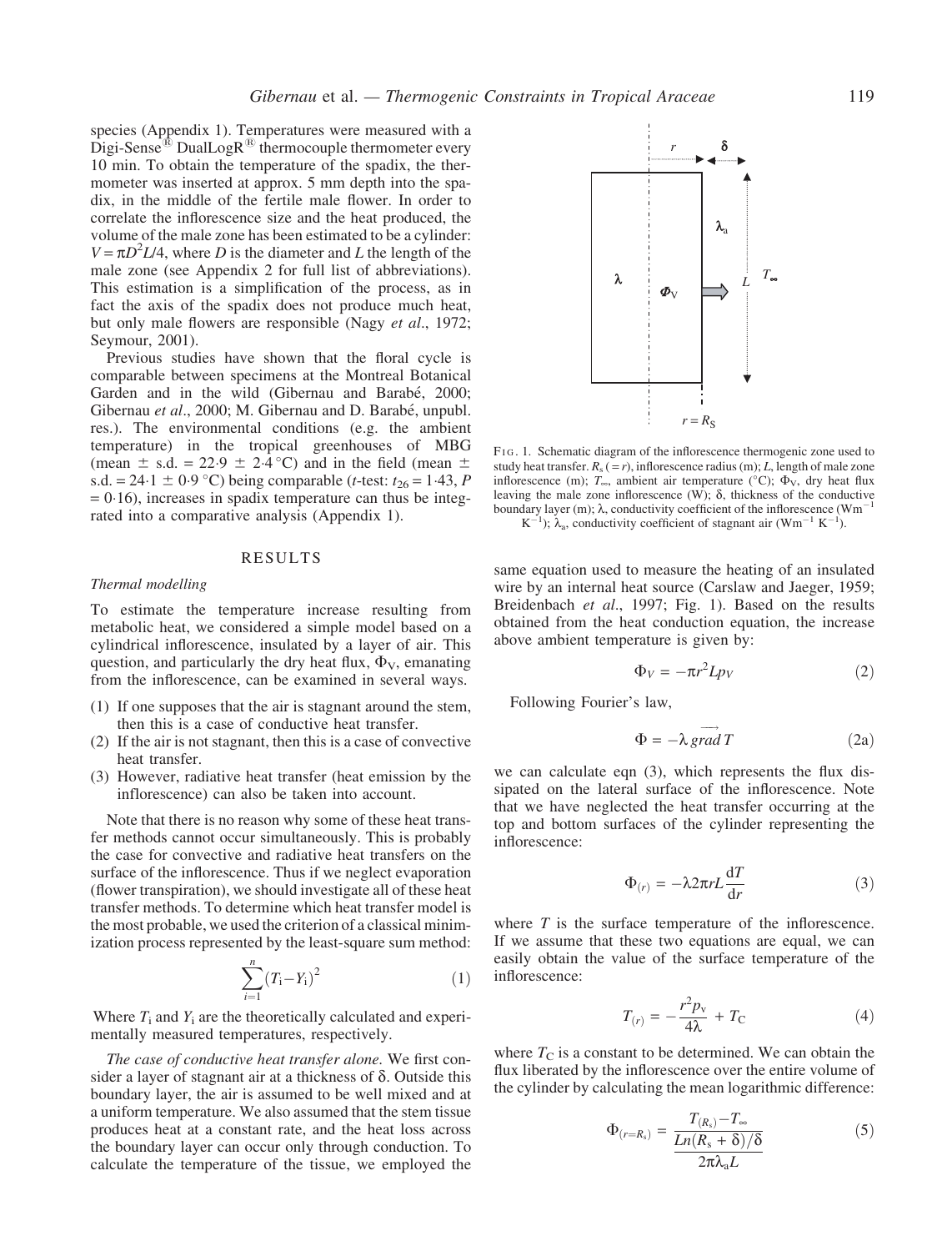By again applying Fourier's law to the radius of the cylinder, we obtain:

$$
\Phi_{(r=R_s)} = -\lambda 2\pi R_s L \left(\frac{\mathrm{d}T}{\mathrm{d}r}\right)_{(r=R_s)}\tag{6}
$$

The equality of eqns (5) and (6) leads finally to the value of  $T_{\rm C}$ , thus:

$$
T_{\rm C} = \frac{R_{\rm s}^2 p_{\rm v}}{r \lambda_{\rm a}} \ln \left( 1 + \frac{\delta}{R_{\rm s}} \right) + \frac{R_{\rm s}^2 p_{\rm v}}{4 \lambda} + T_{\infty} \tag{7}
$$

Substituting the value for  $T_{\rm C}$  in eqn (4) allows us to obtain the temperature distribution inside the inflorescence:

$$
T_{(r)} = \frac{r^2 p_v}{4\lambda} + \frac{R_s^2 p_v}{r\lambda_a} \text{Ln}\left(1 + \frac{\delta}{R_s}\right) + \frac{R_s^2 p_v}{4\lambda} + T_{\infty} \quad (8)
$$

By using the temperature difference  $\Delta T_{\rm V} = T_{(r)} - T_{\infty}$  and  $r = R<sub>S</sub>$  we obtain a simplified expression:

$$
\Delta T_{\rm v} = \frac{R_{\rm s}^2 p_{\rm v}}{\lambda_{\rm a}} \text{Ln}\left(1 + \frac{\delta}{R_{\rm s}}\right) \tag{9}
$$

This expression is analogous to the heating of an insulated wire by an internal heat source (Carslaw and Jaeger, 1959), which has also been reported in Breidenbach et al. (1997).

The case of convective heat transfer alone. In eqn (6) it was assumed that the internal energy dissipated on the lateral surface of the flower by conduction only obeys Fourier's law, but in reality this lateral heat transfer is certainly also subject to convective phenomena:

$$
\Phi_{\rm v} = h_{\rm CV} S \big( T_{(r=R_{\rm s})} - T_{\infty} \big) \tag{10}
$$

where  $h_{CV}$  is the convective heat exchange coefficient determined by Bejan (1993) and calculated as follows:

$$
h_{\rm CV} = \frac{\overline{Nu}_{\rm h}\lambda_{\rm a}}{L} \tag{11}
$$

With:

$$
\overline{Nu}_{\rm h} = \frac{4}{3} \left[ \frac{7 \text{Ra}_{\rm h} \text{P}_{\rm r}}{5(20 + 21 \text{Pr})} \right]^{-1/4} + \frac{4(272 + 315 \text{Pr})}{35(64 + 63 \text{Pr})} \times \frac{L}{D} \tag{11a}
$$

and

$$
Ra_{h} = \frac{g\beta\Delta TL^{3}}{v^{2}} Pr
$$
 (11b)

By again using eqn  $(2) =$  eqn  $(9)$  we obtain a new value for  $\Delta T_V$ :

$$
\Delta T_{\rm V} = \frac{p_{\rm v} R_{\rm s}}{2h_{\rm CV}}\tag{12}
$$

The case of radiative heat transfer alone. Temperature differences in terms of radiative exchange are shown in eqn (13):

$$
\Delta T_{\rm v} = \frac{p_{\rm v} R_{\rm s}}{2h_{\rm r}}\tag{13}
$$



F<sub>IG</sub>. 2. Relationship between the volume of the thermogenic zone (male or male-sterile according to the aroid species) and the maximum of the temperature difference between the inflorescence and the ambient air.

To estimate the level of radiative heat exchange, we evaluated a linearized radiative heat exchange coefficient (Sacadura, 1993):

$$
h_{\rm r} = \frac{\varepsilon \sigma (T_{(r=R_s)} - T_{\infty})^4}{T_{(r=R_s)} - T_{\infty}} \approx 4\sigma \varepsilon T_{\rm m}^3 \tag{14}
$$

Taking into account the constant values for a grey and diffusing surface (see below), for  $h_r$  we obtained an estimation of  $\overline{5}$ -1 Wm<sup>-2</sup> K<sup>-1</sup> for the inflorescence.

$$
\varepsilon = 0.9
$$
  
\n
$$
\sigma = 5.67 \times 10^{-8} \text{ Wm}^{-2} \text{ K}^{-4}
$$
  
\n
$$
T_{\text{m}} = \frac{T_{(r=R_s)} + T_{\infty}}{2} = 293 \text{ (K)}
$$
 (14a)

The case of convective plus radiative heat transfers. Finally, eqn (15) shows temperature differences in terms of the two types of simultaneous heat transfers:

$$
\Delta T_{\rm V} = \frac{p_{\rm v} R_{\rm s}}{2(h_{\rm CV} + h_{\rm r})} \tag{15}
$$

Applications

Two data sets were considered: first temperature measures related only to Philodendron (eight species, 13 measurements); second, all the data (eight genera, 18 species, 28 measurements). The four thermal models were applied to the two data sets assuming that:

- (1) The volume-specific heat production rate of the flower is equal to  $29\,500\,\mathrm{Wm}^{-3}$ . This value minimizes the different least-square sums of all the models. A value 29.8 mW  $g^{-1}$  is mentioned for the spadix *Philodendron* selloum (Lamprecht et al., 2002b).
- (2) The thickness of the subviscous layer is equal to 0.003 m (Cuniasse-Languans, 1998).

Relationship between male zone size and temperature excess. A strong logarithmic correlation exists between the volume of the male zone and the temperature difference between the inflorescence and the ambient air (Fig. 2;  $y = 3.1845 \ln(x) + 1.4505$ ,  $R^2 = 0.89$ ; see data presented in Appendix 1). Hence the increase in temperature difference is steeper for small volumes (up to  $10 \text{ cm}^3$ ) and then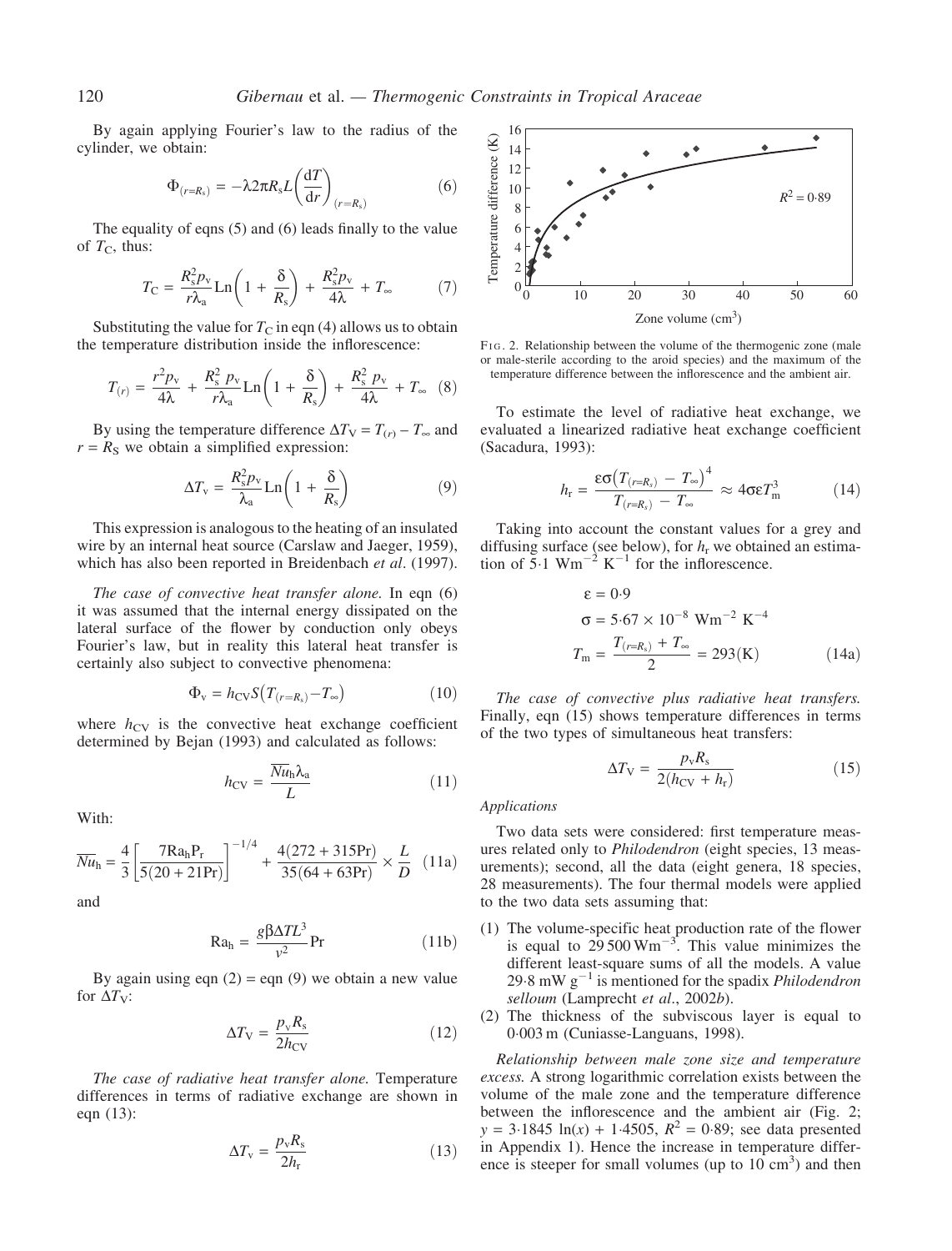

FI G . 3. Relationships between the volume of the thermogenic zone and the maximum temperature difference between the inflorescence and the ambient air for the eight Philodendron species studied. Measured temperatures (dashed line) are shown together with calculated temperatures (solid lines) according to the four different heat transfer models (see text for full explanation).



FI G . 4. Relationships between the volume of the thermogenic zone and the maximum temperature difference between the inflorescence and the ambient air for all the species studied. Measured temperatures (dashed line) are shown together with calculated temperatures (solid lines) according to the four different heat transfer models (see text for full explanation).

TABLE 1. Results  $(K^2)$  of the minimization process (method of the least sum of squared differences) between the calculated temperature according to four heat transfer models and the measured temperatures for the eight Philodendron species and for all the species

|                                              | Conductive   | Convective      | Radiative        | Convective       |  |
|----------------------------------------------|--------------|-----------------|------------------|------------------|--|
|                                              | heat         | heat            | heat             | and radiative    |  |
|                                              | transfer     | transfer        | transfer         | heat             |  |
|                                              | alone        | alone           | alone            | transfers        |  |
| Eight Philodendron<br>species<br>All species | 38.9<br>81.9 | 729.6<br>1148.9 | 1494.0<br>2630.6 | 42.2<br>$84 - 7$ |  |

flatter for larger inflorescence volumes. The maximum temperature difference between the air and the spadix increases and seems to reach a maximum around 15 K for a spadix with a male zone volume of  $50-60$  cm<sup>3</sup>.

Thermal modelling. Table 1 presents the sum of the least squares for each of the four models applied to the Philodendron data set. The two most-parsimonious models of calculated heat transfer were the conductive heat transfer model and the convective plus radiative heat transfer model (Table 1, Fig. 3). In the same way, when all data were considered, the two most-parsimonious models were the conductive heat transfer model and the convective plus radiative heat transfer model (Table 1, Fig. 4).

#### DISCUSSION

Our results show that the conductive heat transfer model and the convective plus radiative heat transfer model best represent the data measured. This can be explained if we consider two facts. First, there is no reason that the different kinds of heat transfer occur separately. In reality, when a temperature difference is observed at a solid–air interface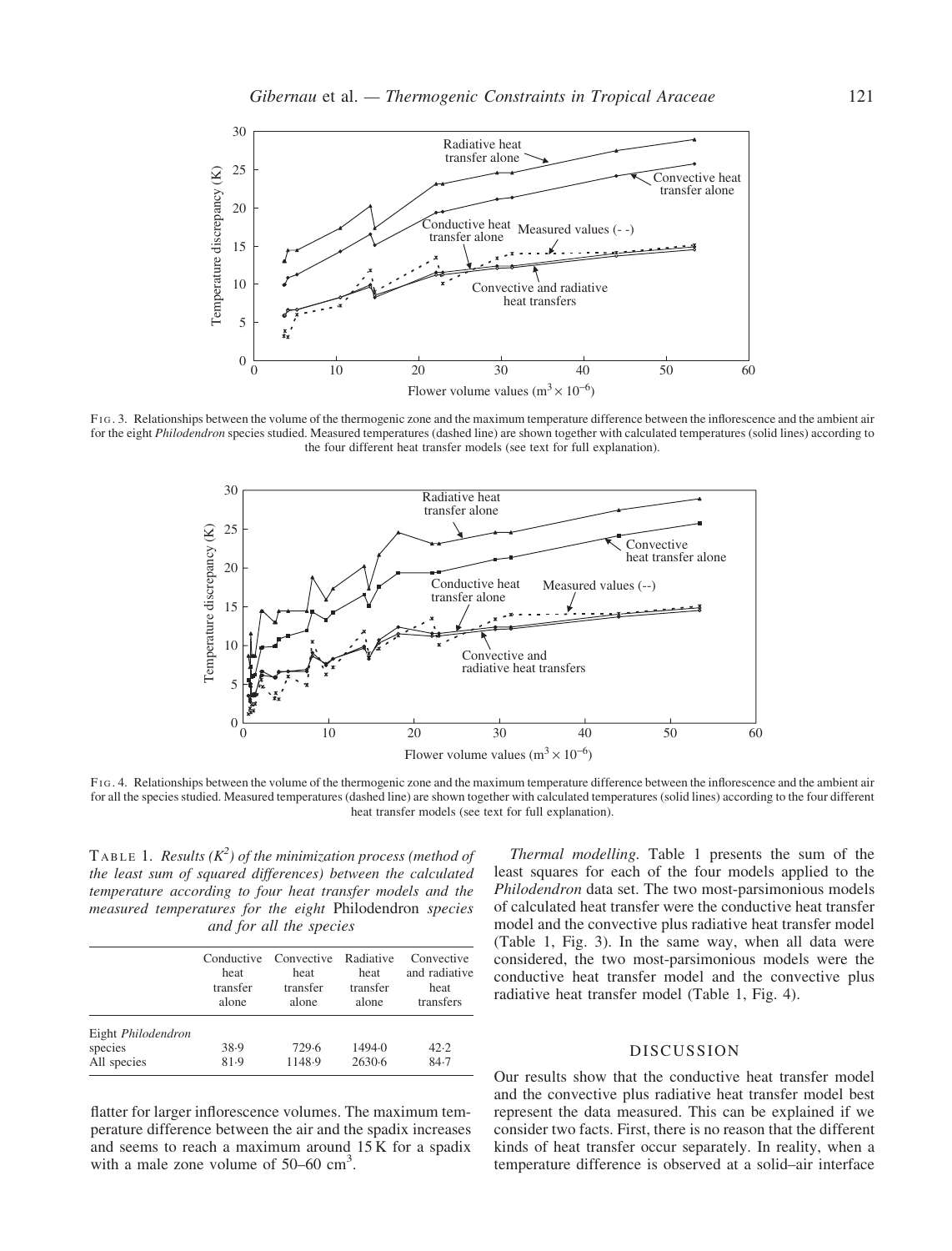(e.g. the wall of a dwelling) two types of heat transfer (convective and radiative) happen simultaneously (Trombe et al., 2004). Second, we chose for the calculations of the conductive heat transfer alone an air thickness giving an equivalent resistance to convective and radiative phenomena (Cuniasse-Languans, 1998). It should be noted that our results are in accordance with those obtained by Breidenbach et al. (1997) who also used a model of conductive heat transfer (eqn 9) to calculate temperature increases in the inflorescence of Philodendron selloum with respect to volume.

The point distribution along the curve does not follow a phylogenetic pattern. Although the point in the asymptotic part of the curve corresponds mainly to the genera Philodendron, Homalomena and Montrichardia, there is no concordance between the grouping of taxa and the empirical values in the other part of the curve. For example, if there was a correlation between phylogeny and the empirical curve, all species of Anubias and Philodendron should appear in the same part of the curve because they are close relatives. This is not the case. In the first part of the curve there are mostly genera with small inflorescences, and in the second part genera with larger inflorescences. This indicates that the grouping of taxa along the curve is not phylogenetically constrained.

The correlation between the empirical and the theoretical curves indicates two things: (1) the biological process (e.g. inflorescence surface temperature) is in close relationship with the physical law governing heat conduction at the surface of a cylinder with an internal heat source; and (2) for a given sample of inflorescences of the same type, there is a regularity in the relationship between the temperature increase and size of the male zone. This regularity is expressed by an empirical curve regardless of the species. The sample comprises species belonging to different genera in the subfamily Aroideae. It should be noted that that all the species used in this study, with the possible exception of Dieffenbachia, possess a very uniform morphology. Within the Aroideae subfamily, the relationship between temperature increase and size of the male zone follows a physical rule, indicating that the maximum temperature difference depends principally on the geometric (i.e. physical) properties of the inflorescence.

In our study, the physical model reflects the maximum temperature values as a function of the volume of the inflorescence. We were not interested in the dynamics of temperature variations during the thermogenic process. The empirical and theoretical curves are limited to peak temperature differences and do not account for a biochemical process over time. The peak of temperature increases as the volume of the inflorescence increases to reach an asymptotic level. Given that the experimental curve corresponds to a physical model, it may be hypothesized that the maximal temperature value represents a physical constraint due to the law governing the temperature on the surface of a cylinder with an internal heat source. This limiting value, which depends on the volume of the inflorescence, constitutes the physical constraint limiting the range of possible thermogenic maxima in selected genera. On the other hand, what might be the biological constraints? In Symplocarpus foetidus it is possible that spadix size affects thermoregulatory ability (Seymour, 2004). However, in this species, there is no apparent relationship between the temperature of the spadix and either the spadix's or the spathe's mass when heating is strongest (Seymour, 1999). However, in Symplocarpus renifolius there is a positive correlation between the values of cumulative temperature difference between spadix and air and the basal diameter of the spadix (Wada and Uemura, 2000). In Symplocarpus foetidus, the models developed by Seymour (2004) reveal that the dynamics of the regulation of temperature as a function of time cannot be explained by a physical model only. It involves some form of biochemical regulation, possibly by changes in a functional protein involved in thermogenesis. In that case, the biochemical process might represent a biological constraint.

The genera analysed in this study are phylogenetically related, belonging to the basal clades of Aroideae in the sense used by Mayo et al. (1997). For example, in our analysis, there are no members of the tribes Areae and Peltandreae. All members of the selected genera have a common 'bauplan' organization of the inflorescence. This would explain why the correlation between the size of the inflorescence and the maximum amount of heat produced corresponds to a particular theoretical curve. The heat is produced by the male and/or the sterile male zones of the inflorescence. The thermogenic process appears to be linked to the metabolic power and structure of the inflorescence (Lamprecht et al., 2002b). It may be supposed that the heat metabolic rate represents the biological constraint and the structure of the inflorescence the physical one. In our models a volume heat metabolic rate of  $29\,500\,\mathrm{Wm}^{-3}$  was used, which corresponds to the value that minimizes the different sums of squares. If we consider that the inflorescence, as a plant tissue, has a density close to 1 g cm<sup>-3</sup>,  $(1.07 \text{ in}$ Seymour, 2001) then we can estimate a corresponding mass heat metabolic rate of 29.5 mW  $g^{-1}$ , which can be compared with mass metabolic heat rates documented for other species. Focusing on Aroids, individuals florets may have very high heat rates:  $170 \text{ mW g}^{-1}$  in *Symplocarpus* foetidus (Knutson, 1974; Seymour and Blaylock, 1999),  $175$  mW  $g^{-1}$  in *Philodendron selloum* (Seymour et al., 1983; Seymour, 1999) or 400 mW  $g^{-1}$  in Arum maculatum (Lance, 1974). These values are much higher than overall inflorescence metabolic heat rates:  $25 \text{ mW g}^{-1}$  in Amorphophallus paeoniifolius (Lamprecht et al., 2002a), 34.1 m $\dot{W}$   $g^{-1}$  in *Dracunculus vulgaris* (Seymour and Schultze-Motel, 1999), 40–70 mW  $g^{-1}$  in *Philodendron* selloum (Seymour et al., 1983),  $68-130$  mW  $g^{-1}$  in Symplocarpus foetidus (Seymour and Blaylock, 1999). Except Symplocarpus foetidus, which is a species with bisexual flowers, our estimated metabolic heat rate is a little lower than those measured, but this value is not an aberrant overall mean heat rate. The difference can be explained by the fact that temperature measurements do not take into account evaporation, which is a powerful mechanism of heat dissipation (Seymour, 2001). In fact, in Philodendron, the evaporative heat loss increased with spadix temperature in an exponential fashion such that it is multiplied by a factor of 4.3 between 30 and 45 °C (Seymour *et al.*, 1983).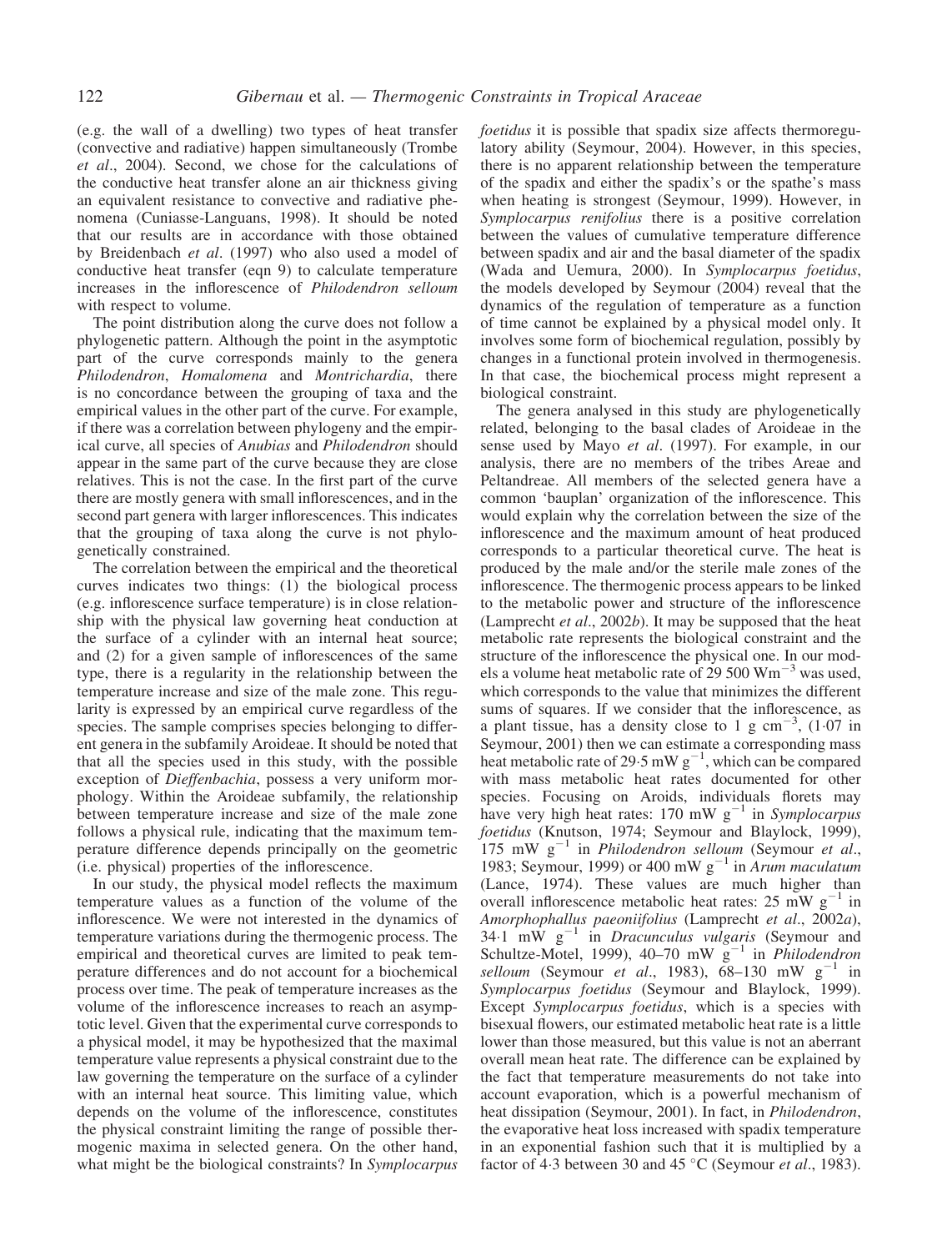If in Philodendron selloum less than 8 % of the metabolic heat production is lost by evaporative heat loss, in Dracunculus vulgaris the appendix can evaporate more heat than it generates (Seymour et al., 1983; Seymour and Schultze-Motel, 1999; Seymour, 2001).

In order to know if the obtained empirical curve is valuable for the entire family, one may test if the same relationship exists in clades with a different types of inflorescence and thermogenic patterns. For example, is this relationship also true in the tribe Areae where the spadix has a specialized appendix to produce heat that can be empty inside, or in the subfamily Pothoideae where the flowers are bisexual and the thermogenic pattern is about three weeks long?

In conclusion, the maximum temperature difference produced by an aroid inflorescence (from the basal clades of the subfamily Aroideae) corresponds to the value of a thermal model of heat conduction in a cylinder with an internal heat source, suggesting that strong physical constraints apply on this character. However, biological constraints cannot be ruled out as they are of great importance in the thermoregulated phase of Symplocarpus (Seymour, 2004), particularly variations in metabolic heat rates among species or over time. To date, all the available models and simulations are based on fixed parameters and/or a reduced part of the thermogenic process, and do not take into account evaporative heat loss. Further studies are thus necessary in order to understand and simulate the dynamics of the thermogenic process and its evolution.

#### ACKNOWLEDGEMENTS

We thank A. and A. Dejean for proofreading the manuscript and the two reviewers (R. Seymour and I. Lamprecht) for their constructive comments. We are grateful to the staff of the Environmental Laboratory at Petit Saut (French Guiana) and to the staff of the Montreal Botanical Garden's greenhouses for technical support. This research was partly supported by grants from the Natural Sciences and Engineering Research Council of Canada (41794-02) to D.B.

#### LITERATURE CITED

- Albre J, Quilichini A, Gibernau M. 2003. Pollination ecology of Arum italicum (Araceae). Botanical Journal of the Linnean Society 141: 205–214.
- Angioy AM, Stensmyr MC, Urru I, Puliafito M, Collu I, Hansson BS. 2004. Function of the heater: the dead horse arum revisited. *Proceed*ings of the Royal Society of London, Series B (Suppl.) 271: S13–S15.
- Azuma H, Thien LB, Kawano S. 1999. Floral scents, leaf volatiles and thermogenic flowers in Magnoliaceae. Plant Species Biology 14: 121–127.
- Barabé D, Gibernau M. 2000. Etude comparative de la production de chaleur chez quelques Araceae. Adansonia 22: 253–263.
- Barabé D, Gibernau M, Forest F. 2002. Zonal thermogenetic dynamics of two Philodendron species from two different subgenera (Araceae). Botanical Journal of the Linnean Society 139: 79–86.

Bejan A. 1993. Heat transfer. New York: John Wiley and Sons.

- Bermadinger-Stabentheiner E, Stabentheiner A. 1995. Dynamics of thermogenesis and structure of epidermal tissues in inflorescences of Arum maculatum. New Phytologist 131: 41–50.
- Bernhardt P. 2000. Convergent evolution and adaptive radiation of beetle-pollinated angiosperms. Plant Systematics and Evolution 222: 293–320.
- Breidenbach RW, Saxton MJ, Hansen LD, Criddle RS. 1997. Heat generation and dissipation in plants: can the alternative oxidative phosphorylation pathway serve a thermoregulatory role in plant tissues other than specialized organs? Plant Physiology 114: 1137-1140.
- Carslaw A, Jaeger JC. 1959. Conduction of heat in solids. London: Oxford University Press.
- Chauveau M, Lance C. 1982. Respiration et thermogenèse chez les Aracées. Bulletin de la Société Botanique de France 129: 123-134.
- Chen J, Meeuse BJD. 1975. Purification and partial characterization of two biologically active compounds from the inflorescence of Sauromatum guttatum Schott (Araceae). Plant and Cell Physiology 16: 1–11.
- Cuniasse-Languans I. 1998. Evaluation par méthodes inverse de la distribution des transferts de chaleur pariétaux le long d'une plaque plane verticale en convection naturelle. Unpublished Thesis, INSA, University of Toulouse, France.
- Dieringer G, Cabrera LR, Lara M, Loya L, Reyes-Castillo P. 1999. Beetle pollination and floral thermogenicity in Magnolia tamaulipana (Magnoliaceae). International Journal of Plant Science 160: 64–71.
- Elthon TE, Nickels RL, McIntosh L. 1989. Mitochondrial events during development of thermogenesis in Sauromatum guttatum (Schott). Planta 180: 82–89.
- Gibernau M, Barabé D. 2000. Thermogenesis in three Philodendron species (Araceae) of French Guyana. Canadian Journal of Botany 78: 685–689.
- Gibernau M, Barabé D. 2002. Pollination ecology of Philodendron squamiferum (Araceae). *Canadian Journal of Botany* 80: 316–320.
- Gibernau M, Barabé D, Cerdan P, Dejean A. 1999. Beetle pollination of Philodendron solimoesense (Araceae) in French Guyana. International Journal of Plant Science 160: 1135–1143.
- Gibernau M, Barabé D, Labat D. 2000. Flowering and pollination of Philodendron melinonii (Araceae) in French Guyana. Plant Biology 2: 331–334.
- Gibernau M, Barabé D, Labat D, Cerdan P, Dejean A. 2003. Reproductive biology of Montrichardia arborescens (Araceae) in French Guyana. Journal of Tropical Ecology 19: 103–107.
- Gottsberger G. 1990. Flowers and beetles in the South American tropics. Botanica Acta 103: 360–365.
- Hall BK. 1992. Evolutionary developmental biology. London: Chapman and Hall.
- Ito K. 1999. Isolation of two distinct cold-inducible cDNAs encoding plant uncoupling proteins from the spadix of skunk cabbage (Symplocarpus foetidus). Plant Science 149: 167–173.
- Ito K, Abe Y, Johnston SD, Seymour RS. 2003. Ubiquitous expression of a gene encoding for uncoupling protein isolated from the thermogenic inflorescence of the dead horse arum Helicodiceros muscivorus. Journal of Experimental Botany 54: 1113–1114.
- James WO, Beevers H. 1950. The respiration of Arum spadix. A rapid respiration, resistant to cyanide. New Phytologist 49: 353–374.
- Knutson RM. 1972. Temperature measurements of the spadix of Symplocarpus foetidus (L.) Nutt. The American Midland Naturalist  $88.251 - 254$
- Knutson RM. 1974. Heat production and temperature regulation in eastern skunk cabbage. Science 186: 746–747.
- Laloi M, Klein M, Riesmeier JW, Müller-Röber B, Fleury C, Bouillaud F, Ricquier D. 1997. A plant cold-induced uncoupling protein. Nature 389: 135–136.
- Lamprecht I, Schmolz E, Blanco L, Romero CM. 2002a. Flower ovens: thermal investigations on heat producing plants. Thermochimica Acta 391: 107–118.
- Lamprecht I, Schmolz E, Blanco L, Romero CM. 2002b. Energy metabolism of the thermogenic tropical water lily, Victoria cruziana. Thermochimica Acta 394: 191–404.
- Lance C. 1972. La respiration de l'Arum maculatum au cours de développement de l'inflorescence. Annales des Sciences naturelles, Botanique XIII: 477–495.
- Lance C. 1974. Respiratory control and oxidative phosphorylation in Arum maculatum mitochondria. Plant Science Letters 2: 165–171.
- Leach GR, Krab K, Whitehouse DG, Moore AL. 1996. Kinetic analysis of the mitochondrial quinol-oxidizing enzymes during development of thermogenesis in Arum maculatum L. Biochemical Journal 317: 313–319.
- Lytle CM, Smith BN, Hopkin MS, Hansen LD, Criddle RS. 2000. Oxygen-dependence of metabolic heat production in the appendix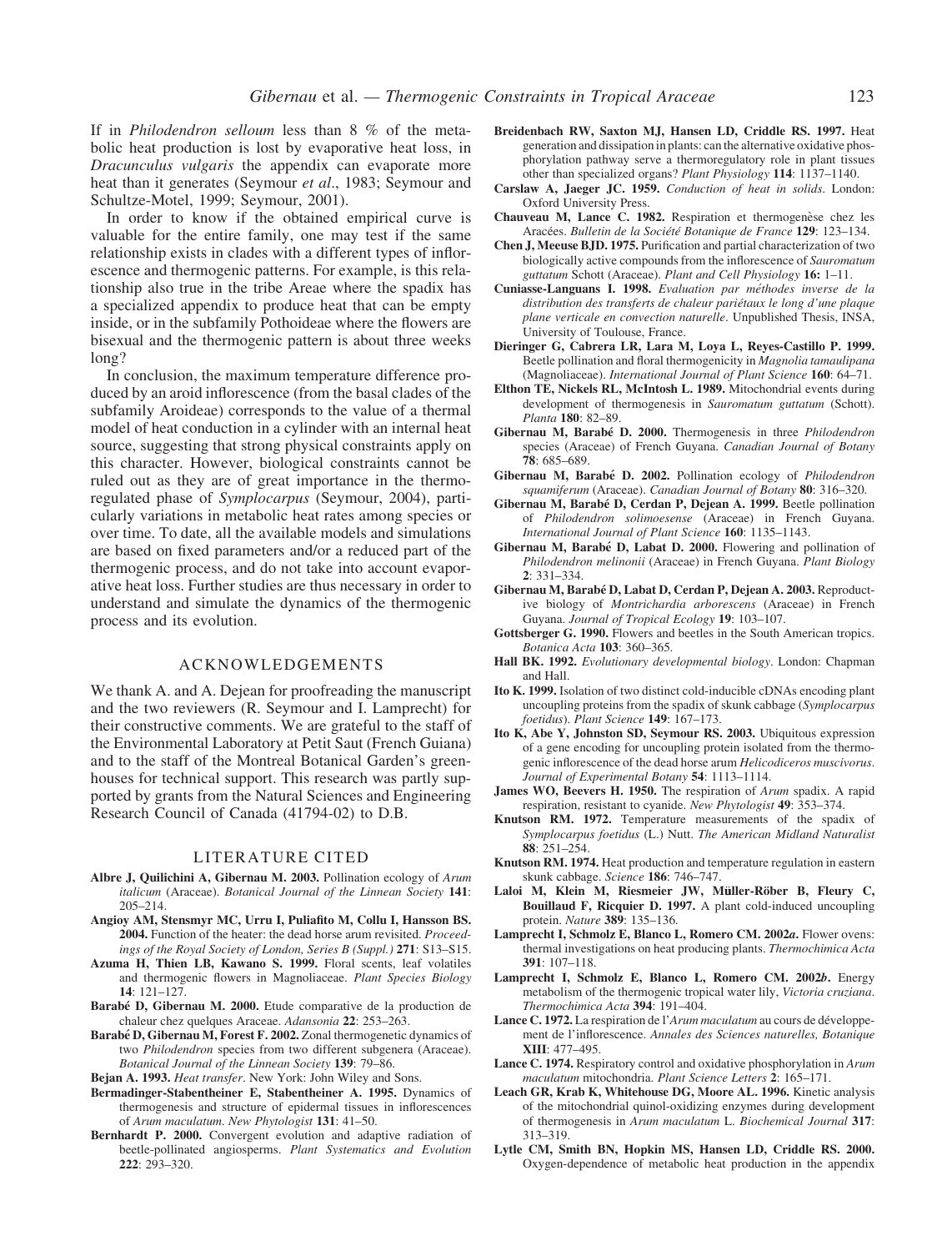tissue of the voodoo lily (Sauromatum guttatum Schott). Thermochimica Acta 349: 135–140.

- Maynard Smith J, Burian R, Kauffmann S, Alberch P, Cambell J, Goodwin B, Lande R, Raup D, Wolpert L. 1985. Developmental constraints and evolution. Quarterly Review of Biology 60: 265–287.
- Mayo SJ, Bogner J, Boyce PC. 1997. The genera of Araceae. Kew, London: The Trustees, Royal Botanical Gardens.
- Meeuse BJD. 1975. Thermogenic respiration in aroids. Annual Reviews in Plant Physiology 26: 117-126. Araceae 60.
- Meeuse BJD. 1978. The physiology of some sapromyophilous flowers. In Richards AJ, ed. The pollination of flowers by insects. London: Academic Press, 97–104.
- Meeuse BJD, Raskin I. 1988. Sexual reproduction in the arum lily family, with emphasis on thermogenicity. Sexual Plant Reproduction 1: 3–15.
- Moodie GEE. 1976. Heat production and pollination in Araceae. Canadian Journal of Botany 54: 545–546.
- Nagy KA, Odell DK, Seymour RS. 1972. Temperature regulation by the inflorescence of Philodendron. Science 178: 1195–1197.
- Prance GT, Arias JR. 1975. A study of the floral biology of Victoria amazonica (Peopp.) Sowerby (Nymphaeaceae). Acta Amazonica 5: 109–139.
- Raskin I, Ehmann A, Melander WR, Meeuse BJD. 1987. Salicylic acid: a natural inducer of heat production in Arum lilies. Science 237: 1601–1602.
- Raskin I, Turner IM, Melander WR. 1989. Regulation of heat production in the inflorescence of an Arum lily by endogenous salicylic acid. Proceedings of the National Academy of Sciences, USA 86: 2214–2218.
- Raskin I, Skubatz H, Tang W, Meeuse BJD. 1990. Salicylic acid levels in thermogenic and non-thermogenic plants. Annals of Botany 66: 369–373.
- ap Rees T, Fuller WA, Wright BW. 1976. Pathways of carbohydrate oxidation during thermogenesis by the spadix of Arum maculatum. Biochimica et Biophysica Acta 437: 22–35.
- ap Rees T, Wright BW, Fuller WA. 1977. Measurements of starch breakdown as estimates of glycolysis during thermogenesis by the spadix of Arum maculatum L. Planta 134: 53–56.
- Sacadura JF. 1993. Initiation aux transferts thermiques, 4th edn. Paris: Technique et Documentation.
- Seymour RS. 1999. Pattern of respiration by intact inflorescences of the thermogenic arum lily Philodendron selloum. Journal of Experimental Botany 50: 845–852.
- Seymour RS. 2001. Diffusion pathway for oxygen into highly thermogenic florets of the arum lily Philodendron selloum. Journal of Experimental Botany 52: 1465–1472.
- Seymour RS. 2004. Dynamics and precision of thermoregulatory responses of eastern skunk cabbage Symplocarpus foetidus. Plant, Cell and Environment. 27: 1014–1022.
- Seymour RS, Blaylock AJ. 1999. Switching off the heater: influence of ambient temperature on thermoregulation by eastern skunk cabbage Symplocarpus foetidus. Journal of Experimental Botany 50: 1525–1532.
- Seymour RS, Schultze-Motel P. 1996. Thermoregulating lotus flowers. Nature 383: 305.
- Seymour RS, Schultze-Motel P. 1997. Heat-producing flowers. Endeavour 21: 125–129.
- Seymour RS, Schultze-Motel P. 1998. Physiological temperature regulation by flowers of the sacred lotus. Philosophical Transactions of the Royal Society of London, Series B 353: 935–943.
- Seymour RS, Schultze-Motel P. 1999. Respiration, temperature regulation and energetics of thermogenic inflorescences of the dragon lily Dracunculus vulgaris (Araceae). Proceedings of the Royal Society of London, Series B 266: 1975–1983.
- Seymour RS, Bartholomew GA, Barnhart MC. 1983. Respiration and heat production by the inflorescence of Philodendron selloum Koch. Planta 157: 336–343.
- Seymour RS., Gibernau M, Ito K. 2003a. Thermogenesis and respiration of inflorescences of the dead horse lily Helicodiceros muscivorus, a pseudo-thermoregulatory aroid associated with fly pollination. Functional Ecology 17: 886–894.
- Seymour RS, White CR, Gibernau M, 2003b. Heat reward for insect pollinators. Nature 426: 243–244.
- Skubatz H, Nelson TA, Dong AM, Meeuse BJD, Bendich AJ. 1990. Infrared thermography of Arum lily inflorescences. Planta 182: 432–436.
- Skubatz H, Nelson TA, Meeuse BJD, Bendich AJ. 1991. Heat production in the voodoo lily (Sauromatum guttatum) as monitored by infrared thermography. Plant Physiology 95: 1084–1088.
- Skubatz H, Hardin CD, Wiseman RW, Meeuse BJD, Kushmerick MJ. 1992. The energetic state of the thermogenic appendix of the voodoo lily inflorescence. A 3131P-NMR study. Biochimica et Biophysica Acta 1100: 98–103.
- Tang W. 1987. Heat production in cycad cones. Botanical Gazette 148: 165–174.
- Tang W. 1993. Heat and odour production in cycad cones and their role in insect pollination. In: Stevenson D, Norstog KJ, eds. Proceedings of Cycad 90, The Second International Conference on Cycad Biology. Palm and Cycad Societies of Australia: 140–147.
- Thien LB, Azuma H, Kawano S. 2000. New perspectives on the pollination biology of basal angiosperms. International Journal of Plant Sciences 161: S225–S235.
- Trombe A, Suleiman A, Le Maoult Y. 2004. Efficiency of an inverse method to determine natural convection heat transfer coefficient in unsteady state. Transaction of ASME-Journal of Heat Transfer 125: 1017–1026.
- Uemura S, Ohkawara K, Kudo G, Wada N, Higashi S. 1993. Heatproduction and cross-pollination of the Asian skunk cabbage Symplocarpus renifolius (Araceae). American Journal of Botany 80: 635–640.
- Wada N, Uemura S. 2000. Size-dependant flowering behavior and heat production of a senquential hermaphrodite, Symplocarpus renifolius (Araceae). American Journal of Botany 87: 1489–1494.
- Wagner AM, Krab K. 1995. The alternative respiration pathway in plants: role and regulation. Physiologia Plantarum 95: 318–325.
- Wagner AM, Wagner MJ, Moore AL. 1998. In vivo ubiquinone reduction levels during thermogenesis in Araceae. Plant Physiology 117: 1501–1506.
- Walker DB, Gysi J, Sternberg L, DeNiro MJ. 1983. Direct respiration of lipids during heat production in the inflorescence of Philodendron selloum. Science 220: 419–421.
- Wedding, RT, McCready CC, Harley, JL. 1973. Cyanide sensitivity of respiration during ageing of Arum spadix slices. New Phytologist 72: 15–26.
- Yafuso M. 1993. Thermogenesis of Alocasia odora (Araceae) and the role of Colocasiomyia flies (Diptera: Drosophilidae) as cross-pollinators. Environmental Entomology 22: 601–606.
- Young HJ. 1986. Beetle pollination of Dieffenbachia longispatha (Araceae). American Journal of Botany 73: 931–944.